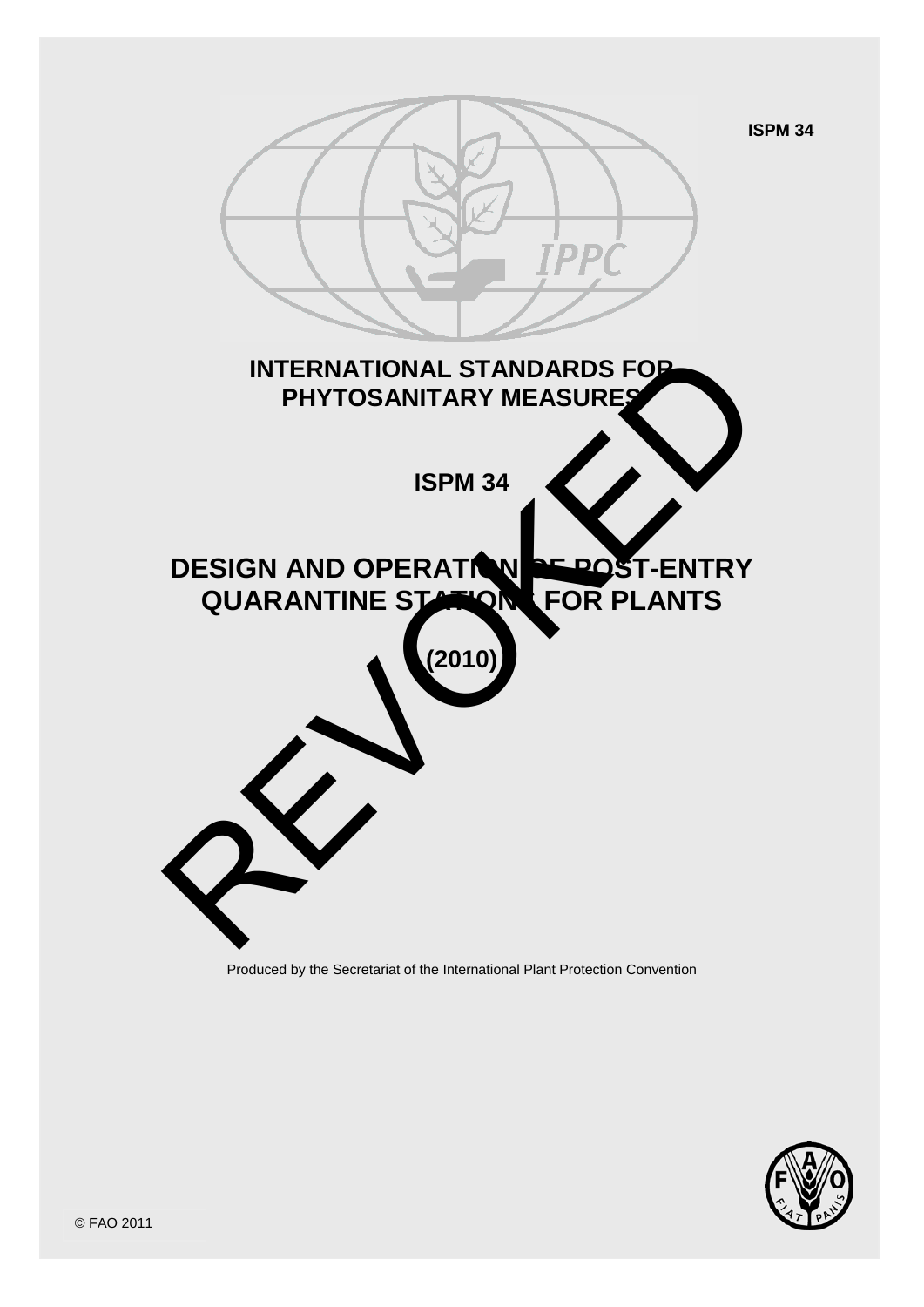**Publication history** *This is not an "ic"* part of the standard 2002-04 ICPM-4 ted topic *Procedures Pest Entry Quarantine* 2004-04 ICPM-6 added topic *Post-entry quarantine facilities* (2004-033) 2004-07 extraordinary SC approved Specification 24 *Post-entry quarantine facilities* 2005-05 EWG developed draft text 2006-05 SC requested comments to steward 2007-05 SC replaced steward 2008-05 SC-7 revised draft text and requested review by EWG 2008 EWG revised draft text via e-mail 2009-05 SC-7 approved draft text for MC 2009-06 Sent for MC 2009-11 SC revised draft text 2010-03 CPM-5 adopted standard **ISPM 34**. 2010. *Design and operation of post-entry quarantine stations for plants*. Rome, IPPC, FAO. Publication history: Last modified August 2011 REVOKED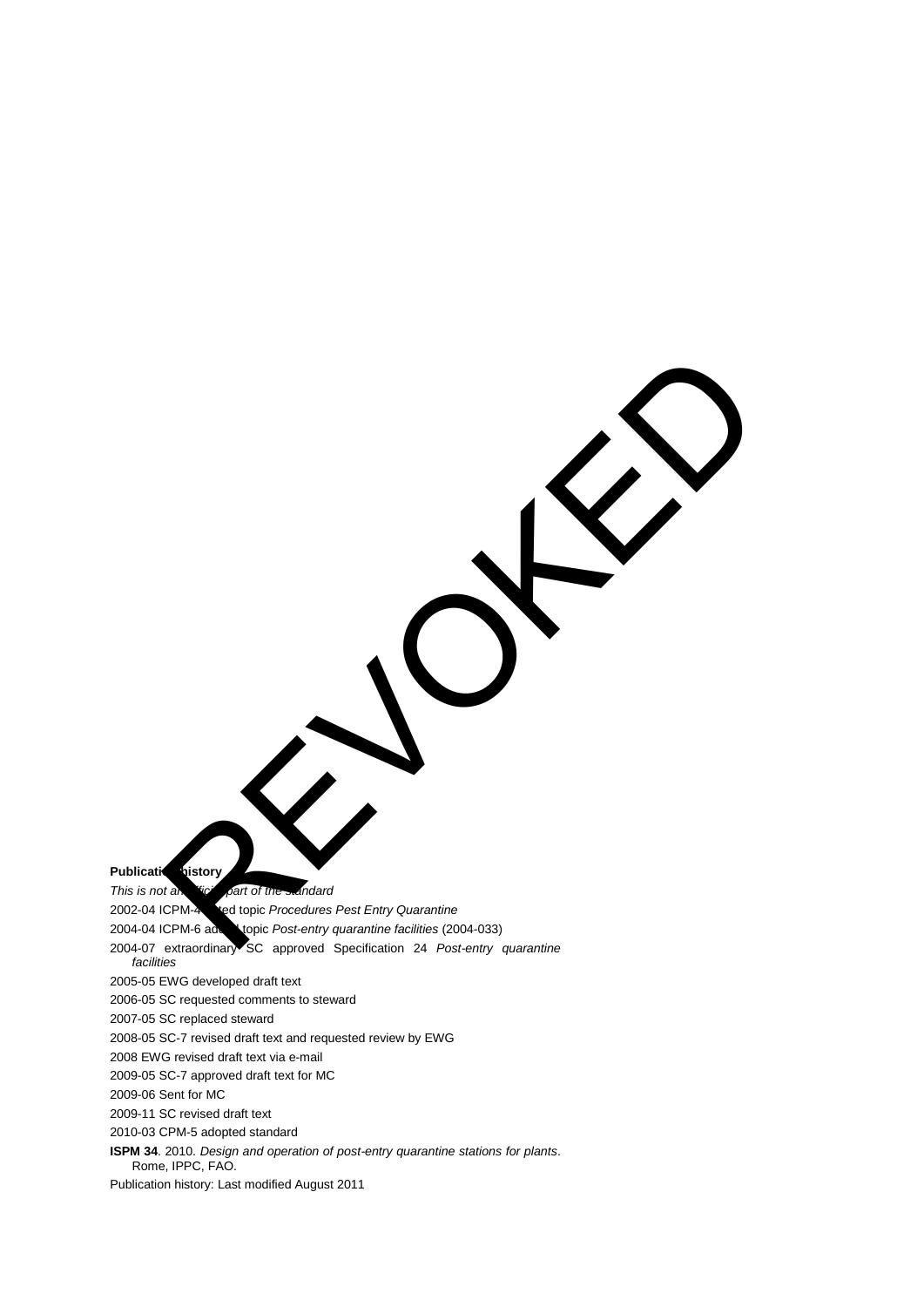# **CONTENTS**

|       |                                                                                                                                                                                                                                | 34-7               |  |
|-------|--------------------------------------------------------------------------------------------------------------------------------------------------------------------------------------------------------------------------------|--------------------|--|
|       |                                                                                                                                                                                                                                | $\ldots$ 34-7      |  |
| 1.    |                                                                                                                                                                                                                                | $\sum$ 34-7        |  |
| 2.    |                                                                                                                                                                                                                                | $\ldots$ 34-8      |  |
| 2.1   |                                                                                                                                                                                                                                |                    |  |
| 2.2   |                                                                                                                                                                                                                                | $\frac{1}{2}$ 34-8 |  |
| 2.3   |                                                                                                                                                                                                                                |                    |  |
| 2.3.1 |                                                                                                                                                                                                                                |                    |  |
| 2.3.2 | Technical and operational processes and contract the contract of the set of the set of the set of the set of the set of the set of the set of the set of the set of the set of the set of the set of the set of the set of the |                    |  |
| 2.3.3 |                                                                                                                                                                                                                                |                    |  |
| 2.4   |                                                                                                                                                                                                                                |                    |  |
| 2.5   | Audit of PEQ stations                                                                                                                                                                                                          |                    |  |
| 3.    |                                                                                                                                                                                                                                |                    |  |
|       |                                                                                                                                                                                                                                |                    |  |
|       |                                                                                                                                                                                                                                |                    |  |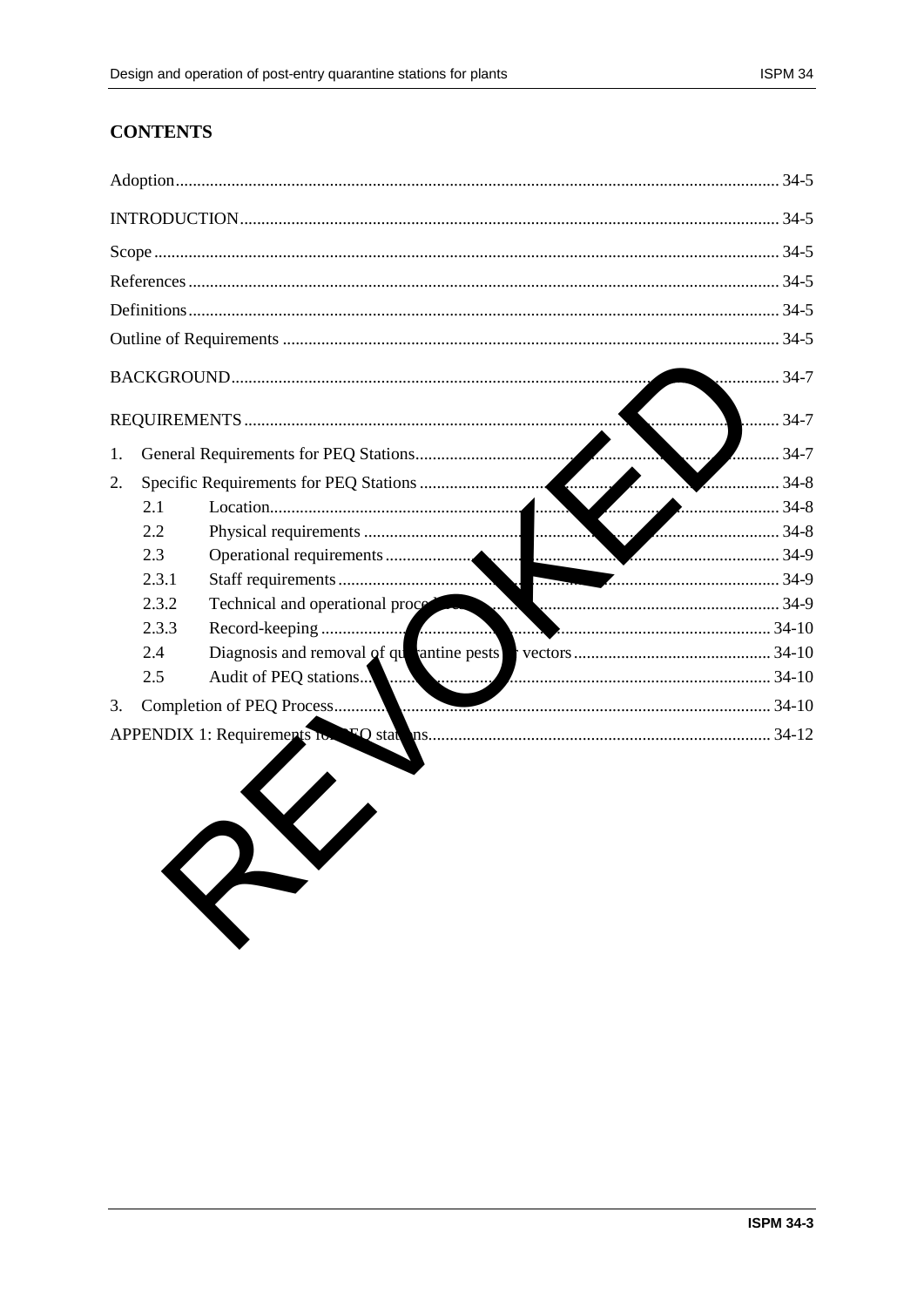![](_page_3_Picture_2.jpeg)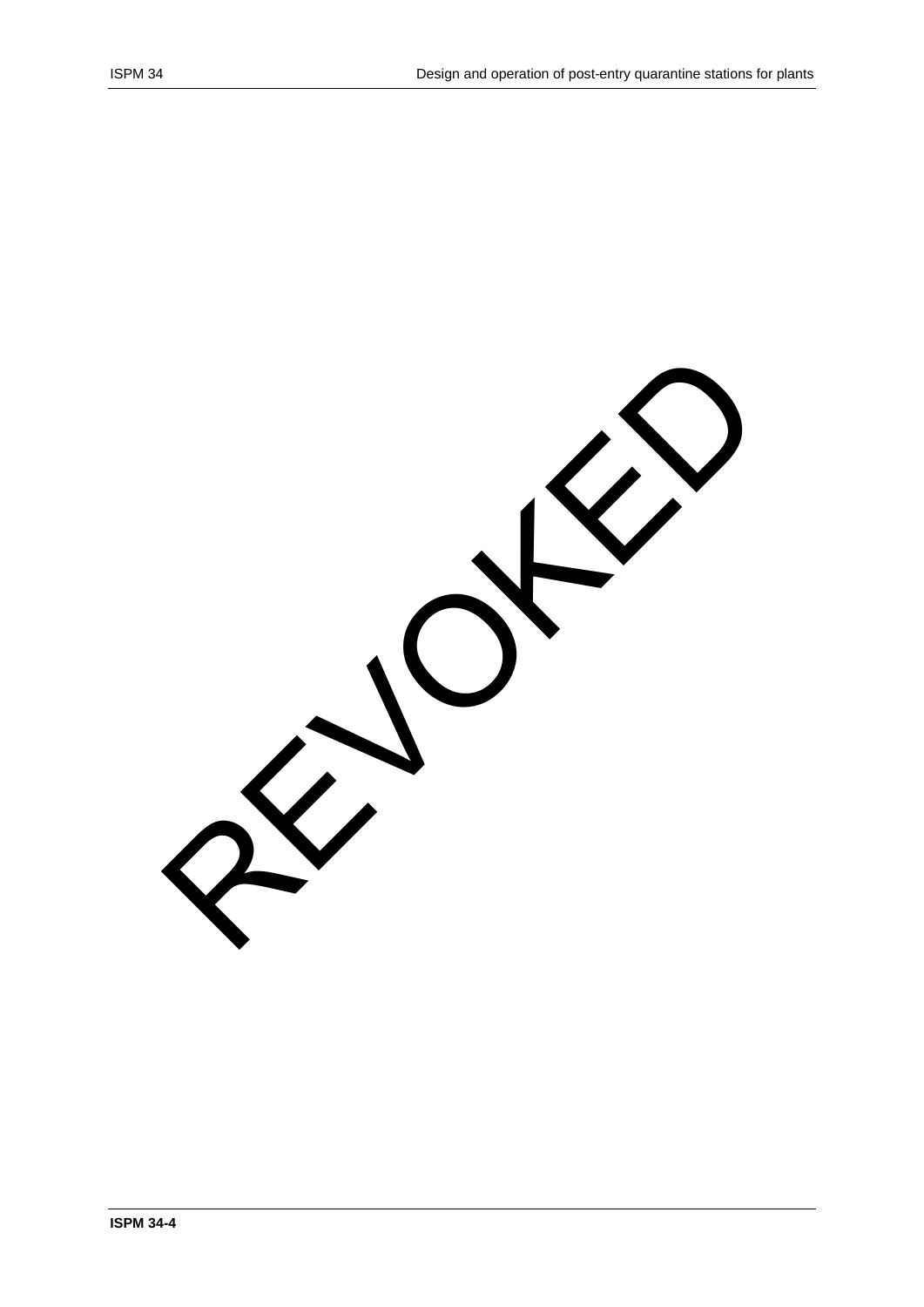## **Adoption**

This standard was adopted by the Fifth Session of the Commission on Phytosanitary Measures in March 2010.

## **INTRODUCTION**

#### **Scope**

This standard describes general guidelines for the design and operation of post-entry quarantine (PEQ) stations for holding imported consignments of plants, mainly plants for planting, in confinement in order to verify whether or not they are infested with quarantine pests.

#### **References**

**ISPM 1.** 2006. *Phytosanitary principles for the protection collants and the oplication of phytosanitary measures in international trade. Rome, IPPC, FAO.* 

**ISPM 2.** 2007. *Framework for pest risk analysis*. Rome, IPP<sup>4</sup>, FA

**ISPM 5.** *Glossary of phytosanitary terms*. Rome, IPPC, FA

**ISPM 11.** 2004. *Pest risk analysis for quarantine persing ding analysis of environmental risks and living modified organisms*. Rome, IPPC, FAO.

#### **Definitions**

Definitions of phytosanitary terms used in the present standard can be found in ISPM 5 *(Glossary of phytosanitary terms)*.

## **Outline of Requirements**

Pest risk analysis (PRA) should be carried out to determine the phytosanitary measures for specified plants commodities. For certain such commodities, the national plant protection organization (NPPO) of the importing  $\alpha$  ntry  $\alpha$  decide that post-entry quarantine is required to manage pest risks identified by PRA. Confirment of consignment of plants in a PEQ station may be an appropriate phytosanitary where it cases where a quarantine pest is difficult to detect, where it takes time for sign or symptom expression,  $\blacksquare$  where testing or treatment is required. The State of Persons and the state of plants of plants, mainly plants for planting, in confine<br>
The verify whether or not they are infested with quarantine pests.<br>
1. 2006. Phytosanitary measures in international trade. Ro

For a PE station successfully, its design and management should ensure that any quarantine  $p_{\text{S}}$  that may be associated with consignments of plants are suitably confined, and do not move or escape from the station. The PEQ station should also ensure that consignments of plants are held in a manner that best facilitates observation, research, further inspection, testing or treatment of the plants.

PEQ stations may consist of a field site, screen house, glasshouse and/or laboratory, amongst others. The type of facility to be used should be determined by the type of imported plants and the quarantine pests that may be associated with them.

PEQ stations should be appropriately located and comply with physical and operational requirements based on the biology of both plants and quarantine pests that may potentially be associated with the plants. The impact of such pests should also be considered.

Operational requirements for PEQ stations include policies and procedures relating to staff requirements, technical and operational procedures, and record keeping. PEQ stations should have systems in place to detect and identify quarantine pests and to treat, remove or destroy infested plant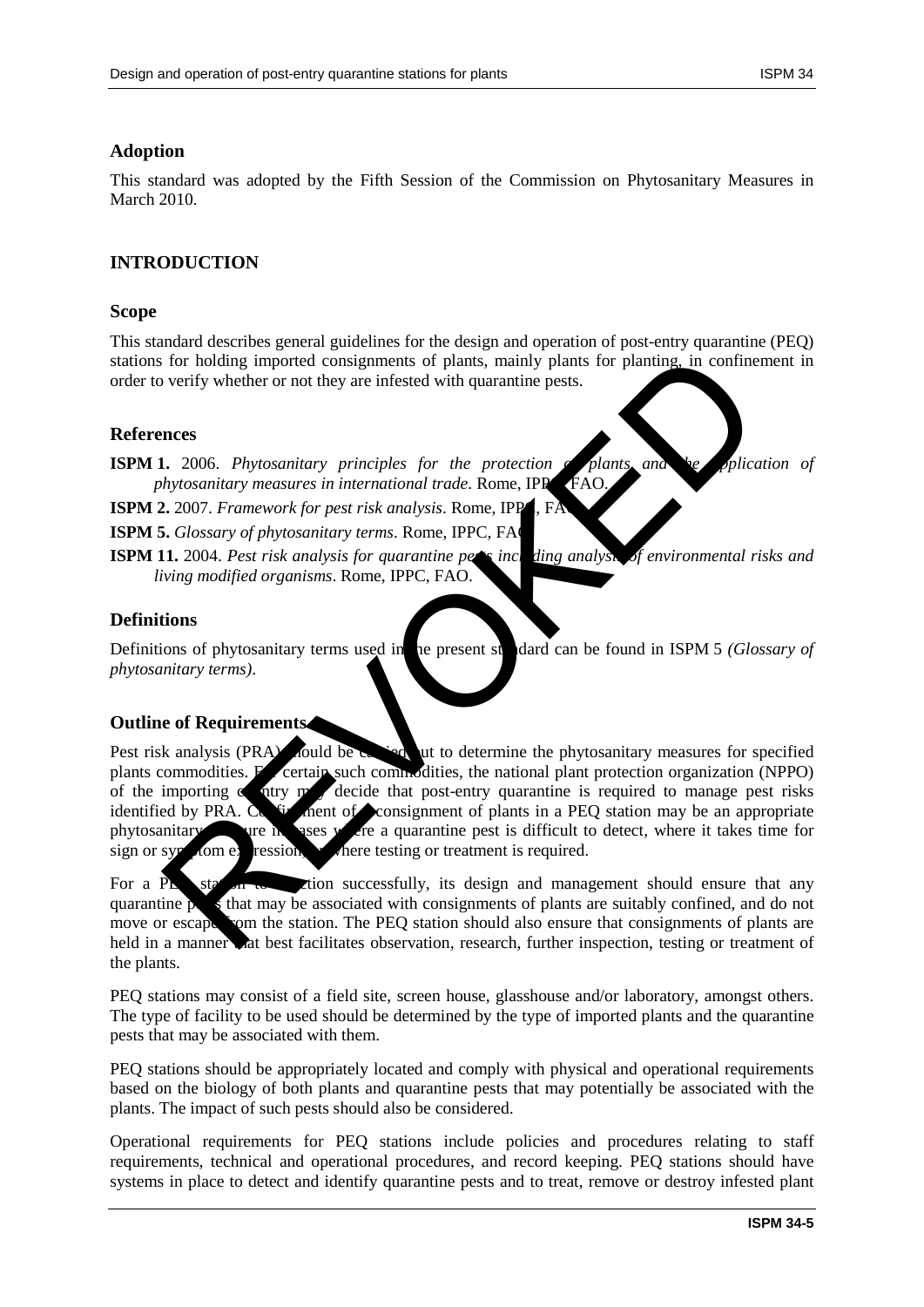material and other materials that may harbour these pests. The NPPO should ensure that the PEQ station is audited on a regular basis.

The plants may be released from the PEQ station at the completion of the PEQ period if they are found to be free from quarantine pests.

REVOKED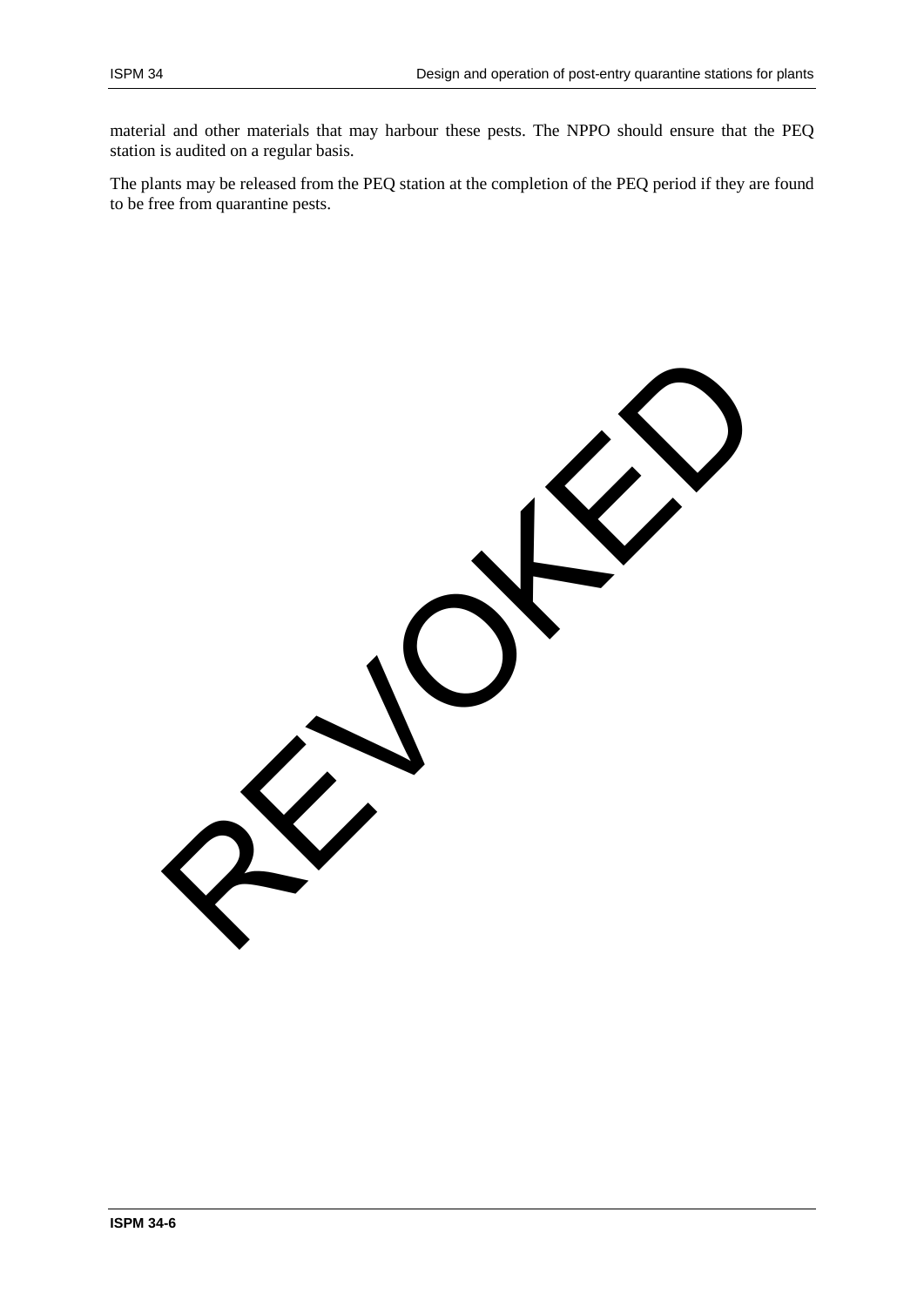## **BACKGROUND**

Imported plants have the potential to introduce quarantine pests. When considering phytosanitary measures for such commodities, NPPOs should apply measures based on the principle of managed risk (ISPM 1:2006). In order to assess the pest risks and identify appropriate phytosanitary measures for particular pathways, PRA should be carried out. For many commodities that are traded internationally, NPPOs of importing countries identify risk management measures that mitigate pest risk without the need to apply quarantine after entry. However, for some commodities, especially plants for planting, NPPOs may identify that a quarantine period is required.

In some cases, NPPOs may decide that a period of quarantine is necessary for a specific consignment because of the impossibility of verifying the presence of quarantine pests in that consignment at entry. This allows for testing for the presence of pests, time for the expression of  $s^2$  as symptoms, and appropriate treatment if necessary.

The purpose of confinement in a PEQ station is to prevent the escape of pests associated ith plants. When the required inspection, testing, treatment and verification a vities have been completed, the consignment can be released, destroyed or kept as reference material, as appropriate.

The guidelines described in this standard may also be relevant for holding other organisms in quarantine (e.g. quarantine pests, beneficial organisms, b logical vitrol ents) for which other specific requirements may also be needed.

## **Determining the need for post-entry quarantine as a phytosanitary measure**

PRA should be carried out to determine the private measures for specified commodities of plants for planting or other plants according to ISPM  $\overline{2}$ ,  $\overline{2}$  (15PM 11:2004. The PRA determines the pest risk associated with the plants and lentifies phytosanitary measures, which may include postentry quarantine for a specified period to manage the risk. The physical and operational characteristics of a PEQ station determine the level  $\alpha$  confinement provided by the station and its ability to confine adequately various quarantine pests. For the impossibility of verifying the presence of quarantine pests in that consignment and<br>volvs for testing for the presence of pests, time for the expression of<br>via the treatment if necessary.<br>These of confinement in a

Once the post-entry quarantine  $\mathbf{h}$ , we has been determined by the NPPO of the importing country, the NPPO should determine whether this measure can be met by any of the following:

- an existing  $PF$  station (h) station (h) station is may include isolated field sites) without modification
- a modification of structural or operating conditions of an existing PEO station
- $\frac{1}{2}$  signed and constructed
- $\alpha$  htine in a different area or country.

# **REQUIREMENTS**

## **1. General Requirements for PEQ Stations**

The requirements of PEQ stations for consignments of plants should consider the biology of the plants, the biology of the quarantine pests and the biology of any vectors that may potentially be associated with them, particularly their mode of dispersal and spread. Successful detention of consignments of plants in quarantine requires prevention of any associated quarantine pests from escaping and prevention of organisms in the area outside the PEQ station from entering the station and transferring or vectoring quarantine pests out of the station.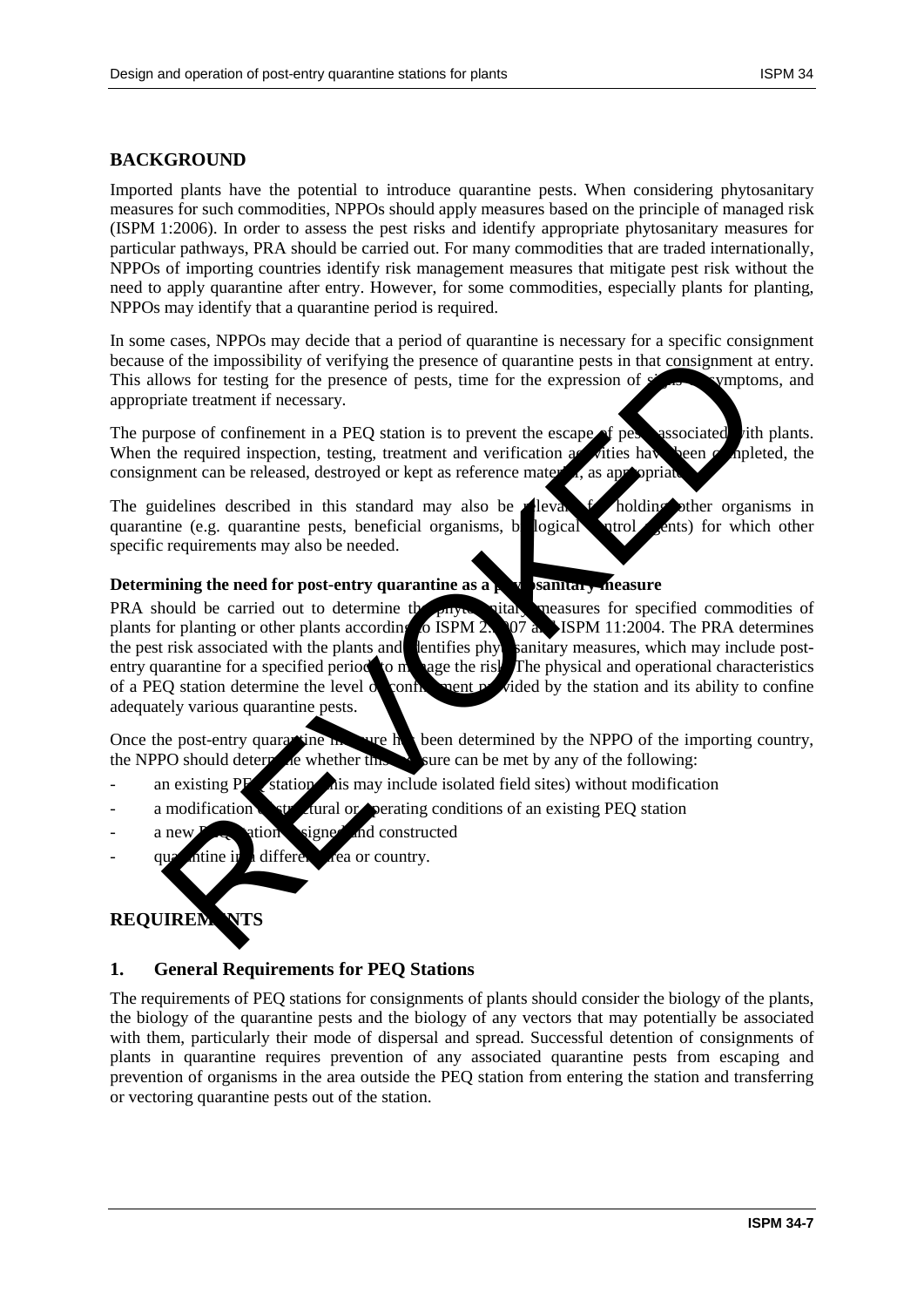#### **2. Specific Requirements for PEQ Stations**

PEQ stations may consist of one or more of the following: a field site, screen house, glasshouse, laboratory, amongst others. The facilities of a PEQ station to be used should be determined by the type of imported plants and the quarantine pests that may be associated with them.

NPPOs should consider all appropriate issues when determining the requirements for the PEQ station (e.g. the location, physical and operational requirements, waste processing facilities, and the availability of adequate systems for detection, diagnosis and treatment of quarantine pests). NPPOs should ensure that the appropriate level of confinement is maintained by inspections and audits. Appendix 1 provides guidance on requirements for PEQ stations based on the biology of different types of quarantine pests.

## **2.1 Location**

In determining the location of a PEQ station the following should be addressed:

- risks of accidental escape of quarantine pests
- the possibility of early detection of the escape
- the possibility of effective management measures in case

PEO stations should provide adequate isolation and stability (e.g. with minimal exposure to severe climatic or geological events). Suitable separation from susceptible plants and related plant species should also be considered (e.g. location away from agricultural or horticulated production, forests or areas of high biodiversity).

## **2.2 Physical requirements**

The physical design of a PEQ station should take into  $\alpha$  is ideration the growth requirements of the plants, the biology of any quarantine ests potentially associated with the consignment, the work flow in the station and specific emergency requirements  $\ell$  g. in the event of loss of electricity, water supply). Office facilities and supporting service *infrastructure should be available as required and have* suitable separation from plants in the PEQ station. Lation<br>
Societive minima the lation of a PEQ station the following should be addressed<br>
Siks of accidental escape of quarantine pests<br>
the possibility of effective management measures in case<br>
the possibility of effective

Physical requirements to be considered

- delimitation  $\sigma^{\prime}$  de stat
- isolation of field
- $\frac{d}{dt}$  of internal access zones with different levels of confinement
- structural materials (for walls, floors, roof, doors, meshes and windows)
- $f$  the station (to ensure effective operation of the PEQ station and associated procedures)
- compartments for internal separation of consignments
- access into and within the station (to avoid traffic in areas where plants in quarantine are being grown)
- design of openings (for doors, windows, air vents, drains and other conduits)
- treatment systems (for air, water, solid and liquid waste)
- equipment (e.g. specialized biological safety cabinets, autoclaves)
- access to water and electricity supplies, including backup generators
- footbath at the entrance
- decontamination room for workers and clothing
- use of signs
- security measures
- access to waste disposal facilities.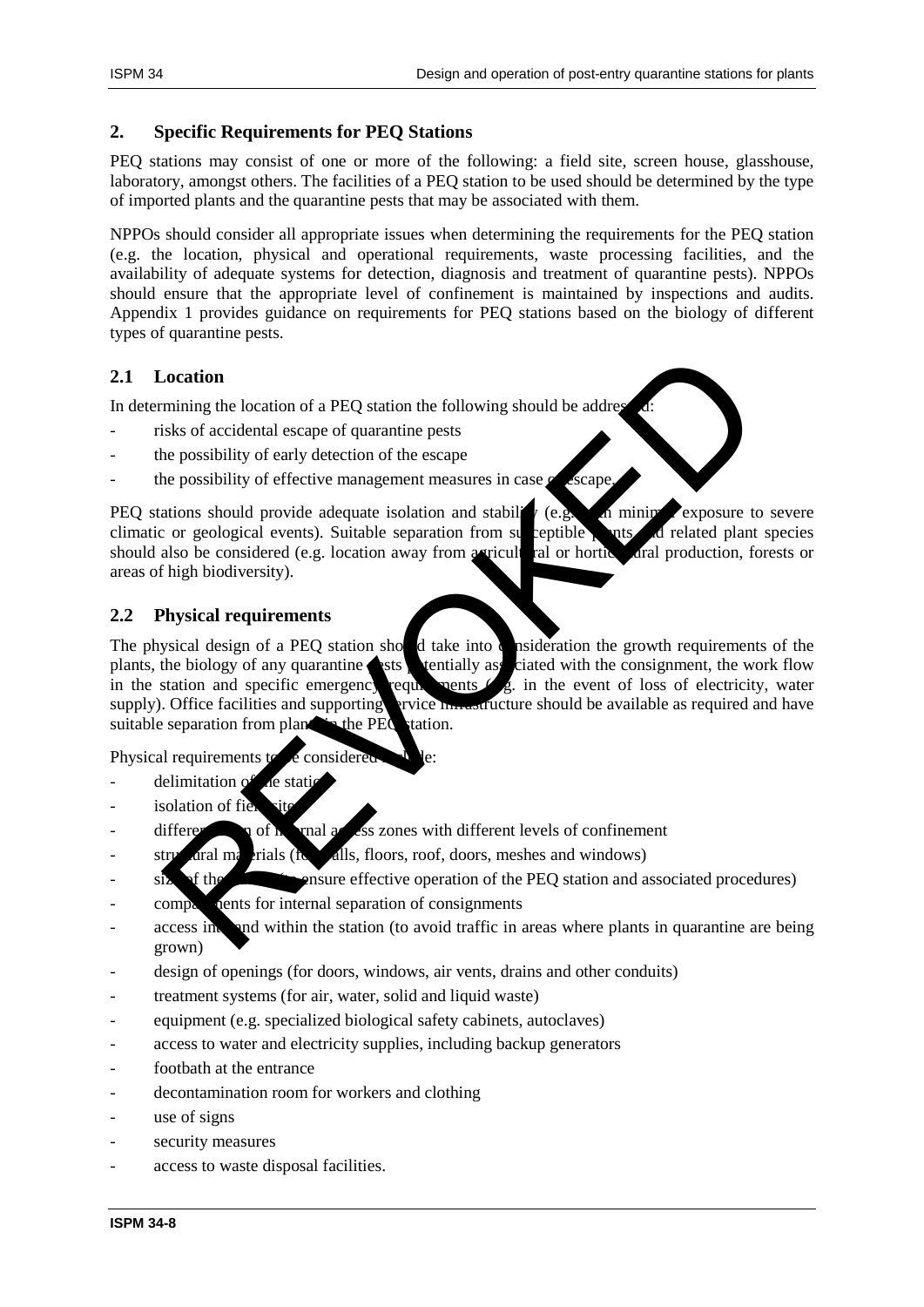## **2.3 Operational requirements**

PEQ stations should either be operated or be authorized and audited by the NPPO of the importing country.

Specific procedures will be required in the operation of the station to manage the identified risks associated with the consignments of plants in the PEQ station. A procedural manual, approved by the NPPO where appropriate, should detail the procedures by which the station meets its objectives.

Operational requirements involve appropriate policies and procedures relating to management review, regular auditing, training of personnel, general operation of the PEQ station, record keeping and traceability of plants, contingency planning, health and safety, and documentation.

## **2.3.1 Staff requirements**

Requirements may include:

- a suitable qualified supervisor who has overall responsibility for maintaining the EQ station and for all PEQ activities
- qualified staff with responsibilities assigned for the maintenance of the PEQ station and associated activities
- appropriately qualified scientific support staff or ready access. Them.

## **2.3.2 Technical and operational procedures**

Technical and operational requirements should be down in a procedural manual and may include:

- a limit on the number of plants held any one time in the PEQ station so as not to exceed the capacity of the station in a way that culd impede in pection or compromise quarantine Staff requirements<br>
and PEQ activities<br>
and PEQ activities<br>
and PEQ activities<br>
and PEQ activities<br>
and PEQ activities<br>
activities<br>
and operational procedures<br>
Fechnical and operational procedures<br>
Fechnical and operationa
- ensuring adequate spatial separation of different  $\alpha$  signments or lots within the station
- provision for disinfestations of  $\bullet$  station before transfer of plants or in the event of pest occurrence
- handling and sanitation procedures that prevent the spread of pests on hands, cutting tools, footwear and clothing, as well as procedures for disinfestation of surfaces in the PEQ station
- $\frac{1}{2}$  description of  $\frac{1}{2}$  ow plants are to be handled, sampled and transported to diagnostic laboratories for the testing  $\frac{1}{2}$  are  $\frac{1}{2}$  are to be handled, sampled and transported to diagnostic laborator for the testing
- use of specific configuration emerged equipment (e.g. biological safety cabinets, cages) if needed
- provision for assessment and control (e.g. maintenance and calibration) of equipment (e.g. autoclaves and biological safety cabinets)
- use of validated or disposable personal protective equipment
- provision for monitoring pest occurrence in the PEQ station and its vicinity (e.g. using traps)
- appropriate inspection and/or testing to detect quarantine pests
- effective contingency plans for disruptions to or failures of quarantine (e.g. fires, accidental release of plants or pests from the station, electrical outages or other emergencies)
- a procedure for dealing with non-compliances including the appropriate treatment or destruction of plant material infested with quarantine pests, and the preservation of specimens if required
- a system to enable full traceability of the consignments through the PEQ station (the traceability system should use a unique identifier from plant consignment arrival through handling, treatment and testing, until release or destruction of the infested consignment)
- criteria for determining what constitutes a breach of quarantine and a reporting system to ensure that any breaches and adopted measures are reported without delay to the NPPO
- procedures that describe how documents are reviewed, amended and controlled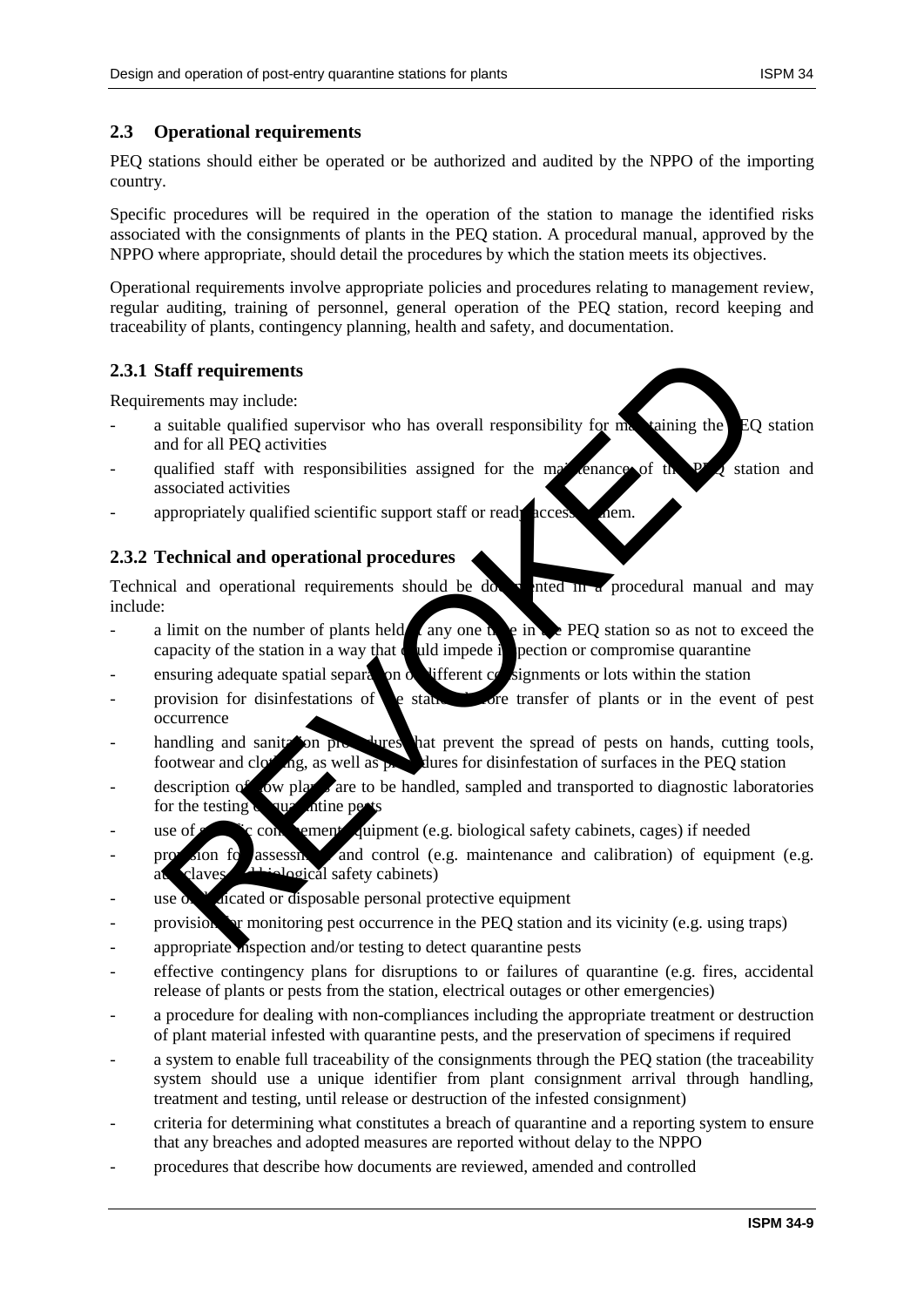- a schedule for internal and external audits to check that the station meets the requirements (e.g. structural integrity and hygiene requirements)
- provision for disposal and inactivation of infested consignments
- procedures for decontamination and disposal of waste, including packaging and growing media
- restricting staff contact with plants that may be at risk outside the PEQ station
- a means to control the entry of authorized staff and visitors (e.g. escorting visitors, visitor access restrictions, recording system for visitors)
- a procedure to ensure that all staff are adequately qualified, including training and competency testing where appropriate.

#### **2.3.3 Record-keeping**

The following records may be required:

- a site plan of the PEQ station showing the location of the PEQ station on the site  $\lambda$  all station entrances and access points
- a record of all PEQ activities conducted in the station (e.g.  $\alpha$  aff activities, insertions, pest detections, pest identifications, testing, treatments, dispose and release of consignments of plants in quarantine)
- a record of all consignments of plants in the PEQ station and their place of origin
- a record of equipment
- a list of PEQ station staff and other persons whore  $\frac{1}{2}$  to enter the station (or specific parts thereof)
- records of training and skills of staff
- a record of visitors.

#### **2.4 Diagnosis and removal of quarantine pests of vectors**

PEQ stations should have systems in place for monitoring for pest occurrence in the PEQ station and its vicinity as well as for detecting and identifying quarantine pests or potential vectors of quarantine pests. It is essential that  $t^2$ PEO states of diagnostic expertise either from the staff within pests. It is essential that  $t'$  PEQ station has access to diagnostic expertise either from the staff within the station or other means. In any case the  $\lambda$  diagnostic decision rests with the NPPO. Record-Reeping<br>
Nowing records may be required:<br>
stite plan of the PEQ station showing the location of the PEQ station<br>
trances and access points<br>
trances and access points<br>
trances and access points<br>
trances and access id

PEQ stations should have a less to expertise and facilities or equipment to treat, remove or destroy as quickly as possible any steed plant material detected in the PEQ station.

# **2.5 Audit of PEQ stations**

The NPPO station is officially audited on a regular basis to ensure that the station meets the physical and operational requirements.

#### **3. Completion of PEQ Process**

Consignments of plants should be released from the PEQ station only if they are found to be free from quarantine pests.

Plants found to be infested with quarantine pests should either be treated to remove infestation or be destroyed. Destruction should be in a manner that removes any possibility of escape of the pest from the PEQ station (e.g. chemical destruction, incineration, autoclaving).

In special circumstances infested or potentially infested plants may be

shipped to another PEQ station for further inspection, testing or treatment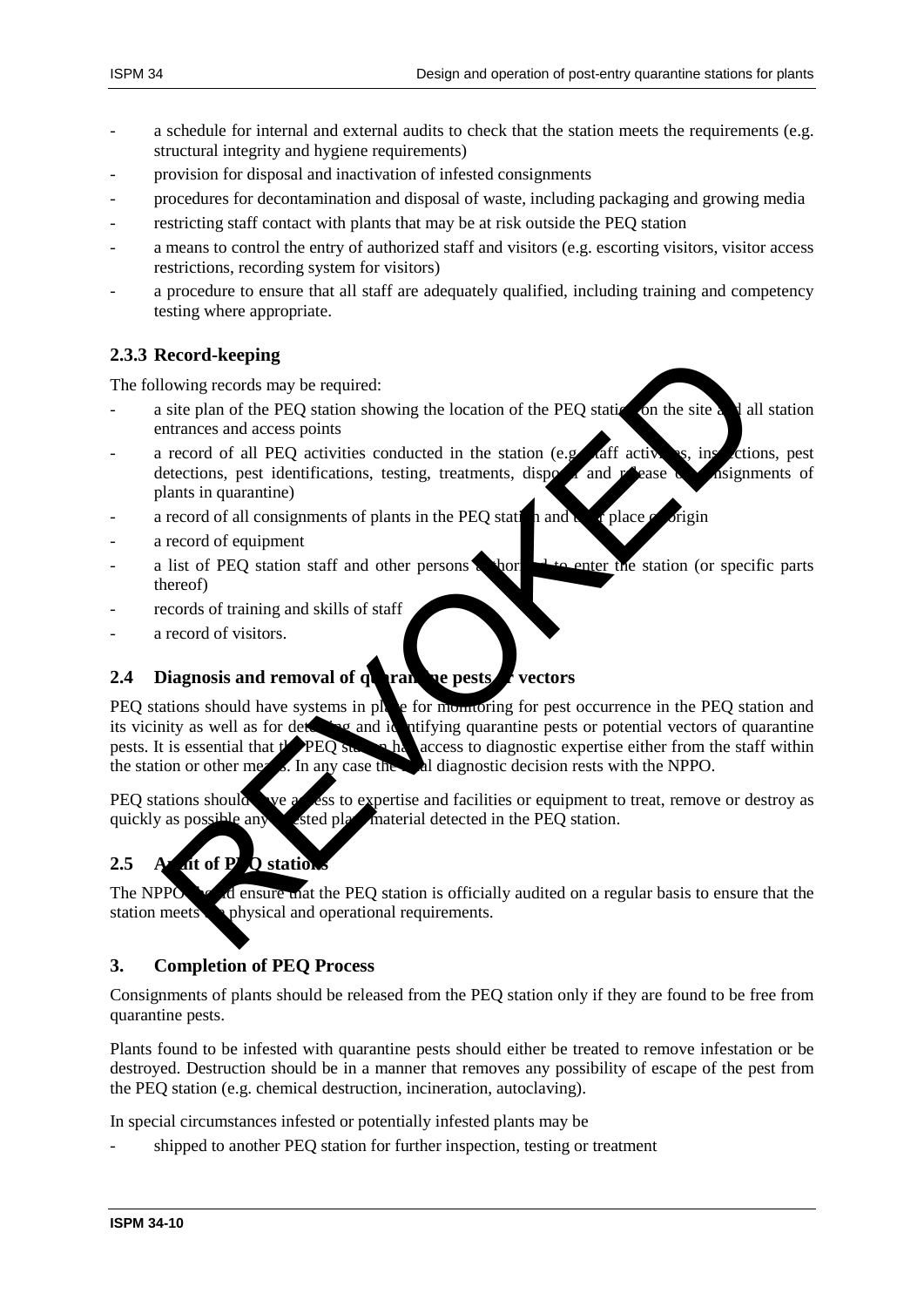- returned to the country of origin or shipped to another country under restricted/safe conditions if complying with the recipient country's phytosanitary import requirements or with the agreement of the corresponding NPPO
- kept as reference material for technical or scientific work under quarantine.

In such circumstances any pest risks associated with the movement of plants should be fully addressed.

The completion of the post-entry quarantine process should be documented by the NPPO.

![](_page_10_Picture_6.jpeg)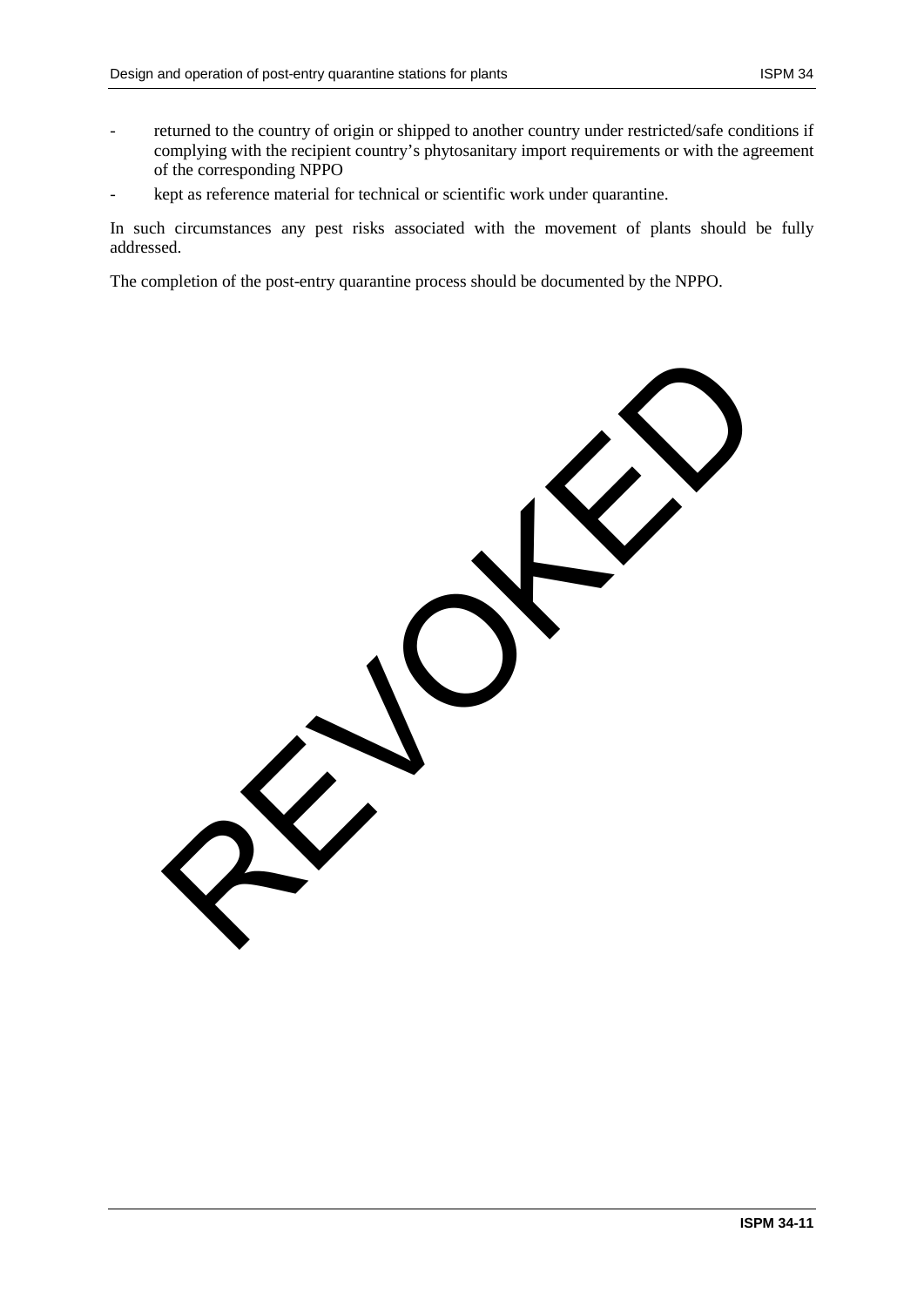The appendix is for reference purposes only and is not a prescriptive part of the standard.

#### **APPENDIX 1: Requirements for PEQ stations**

The following may be considered by NPPOs for PEQ stations for consignments of plants. The requirements are based on the biology of quarantine pests potentially associated with the plants. Other requirements may be necessary to address the risks from specific pests.

|                                                                                                                                                                                                                    | <b>General requirements for PEQ stations</b>                                                                                                                                      |  |  |  |  |
|--------------------------------------------------------------------------------------------------------------------------------------------------------------------------------------------------------------------|-----------------------------------------------------------------------------------------------------------------------------------------------------------------------------------|--|--|--|--|
| Physical separation of plants from other areas, including offices used by personnel                                                                                                                                |                                                                                                                                                                                   |  |  |  |  |
| Adequate safeguards to ensure plants cannot be accessed or removed from the PEQ station without<br>appropriate authorization                                                                                       |                                                                                                                                                                                   |  |  |  |  |
| $\bullet$                                                                                                                                                                                                          | Growth of plants in pest-free growing medium (e.g. sterilized potting mix or soil-leg<br>dium)<br><b>Arowing</b> N                                                                |  |  |  |  |
| Growth of plants on raised benches                                                                                                                                                                                 |                                                                                                                                                                                   |  |  |  |  |
| Provision of suitable growing conditions for the imported plants (e.g. temperature, lig. and hum<br>(y)                                                                                                            |                                                                                                                                                                                   |  |  |  |  |
| $\bullet$                                                                                                                                                                                                          | Provision of conditions conducive for the development of signs and symptoms of nests in the pressed                                                                               |  |  |  |  |
| Control of local pests (e.g. rodents, whiteflies, ants) and exclusion from the Pool station by sealing all the<br>points of penetration, including electrical and plumbing conduits except. Then group racilities) |                                                                                                                                                                                   |  |  |  |  |
| A system and means for sterilization, decontamination or destruction of was line ding infested plants)<br>$\bullet$<br>and equipment (e.g. cutting implements) before removal from the<br>station                  |                                                                                                                                                                                   |  |  |  |  |
| Appropriate irrigation system to prevent transmission of per<br>$\bullet$                                                                                                                                          |                                                                                                                                                                                   |  |  |  |  |
| conserved of smooth and impervious material<br>For glasshouses and screen houses: accessible<br>$\bullet$<br>for cleaning and effective decontamination                                                            |                                                                                                                                                                                   |  |  |  |  |
| For glasshouses and screen houses: ceiling and walls to be constructed of material resistant to<br>deterioration and to attack by insects and other arthropods                                                     |                                                                                                                                                                                   |  |  |  |  |
| $\bullet$                                                                                                                                                                                                          | Protective clothing (e.g. a dedicated label atory and for wear or shoe covers, disposable gloves) to be<br>worn by all staff and visitors and removed on exit homeine PEQ station |  |  |  |  |
| $\bullet$                                                                                                                                                                                                          | Decontamination of personners are exit of EQ station areas containing risk material                                                                                               |  |  |  |  |
| <b>RA</b><br>Biological characteristic / quarantine-<br>station requirements<br>pests)                                                                                                                             |                                                                                                                                                                                   |  |  |  |  |
|                                                                                                                                                                                                                    |                                                                                                                                                                                   |  |  |  |  |
| <b>graft</b><br>Pests that are exclusive<br>msmitted<br>why mas, whe<br>(e.g. some viruses or phy                                                                                                                  | Facilities of the station may include field site, screen house,<br>$\bullet$<br>glasshouse or laboratory                                                                          |  |  |  |  |
| vectors are know<br>be ab.<br>at)                                                                                                                                                                                  | PEQ station clearly delimited<br>$\bullet$                                                                                                                                        |  |  |  |  |
|                                                                                                                                                                                                                    | Appropriate separation from potential hosts<br>٠                                                                                                                                  |  |  |  |  |
|                                                                                                                                                                                                                    | Host material restricted to PEQ station only<br>$\bullet$                                                                                                                         |  |  |  |  |
| Pests spread by pil or water only, or in<br>vectors that thems ves are spread by soil                                                                                                                              | $\bullet$<br>Facilities of the station may include screen house, tunnel or<br>glasshouse                                                                                          |  |  |  |  |
| or water only (e.g. cyst nematodes,<br>nepoviruses)                                                                                                                                                                | Windows and doors locked shut when not in use, and when<br>$\bullet$<br>open, windows should be fitted with screens                                                               |  |  |  |  |
|                                                                                                                                                                                                                    | Footbath<br>٠                                                                                                                                                                     |  |  |  |  |
|                                                                                                                                                                                                                    | Impermeable flooring<br>$\bullet$                                                                                                                                                 |  |  |  |  |
|                                                                                                                                                                                                                    | Appropriate treatment of waste and water (entering and<br>٠<br>leaving PEQ station) to eliminate quarantine pests                                                                 |  |  |  |  |
|                                                                                                                                                                                                                    | Appropriate treatment of soil to eliminate soil-borne vectors<br>$\bullet$                                                                                                        |  |  |  |  |
|                                                                                                                                                                                                                    | Appropriate separation of plants from soil<br>٠                                                                                                                                   |  |  |  |  |
|                                                                                                                                                                                                                    | Prevention of drainage water reaching water sources used to<br>irrigate host plants                                                                                               |  |  |  |  |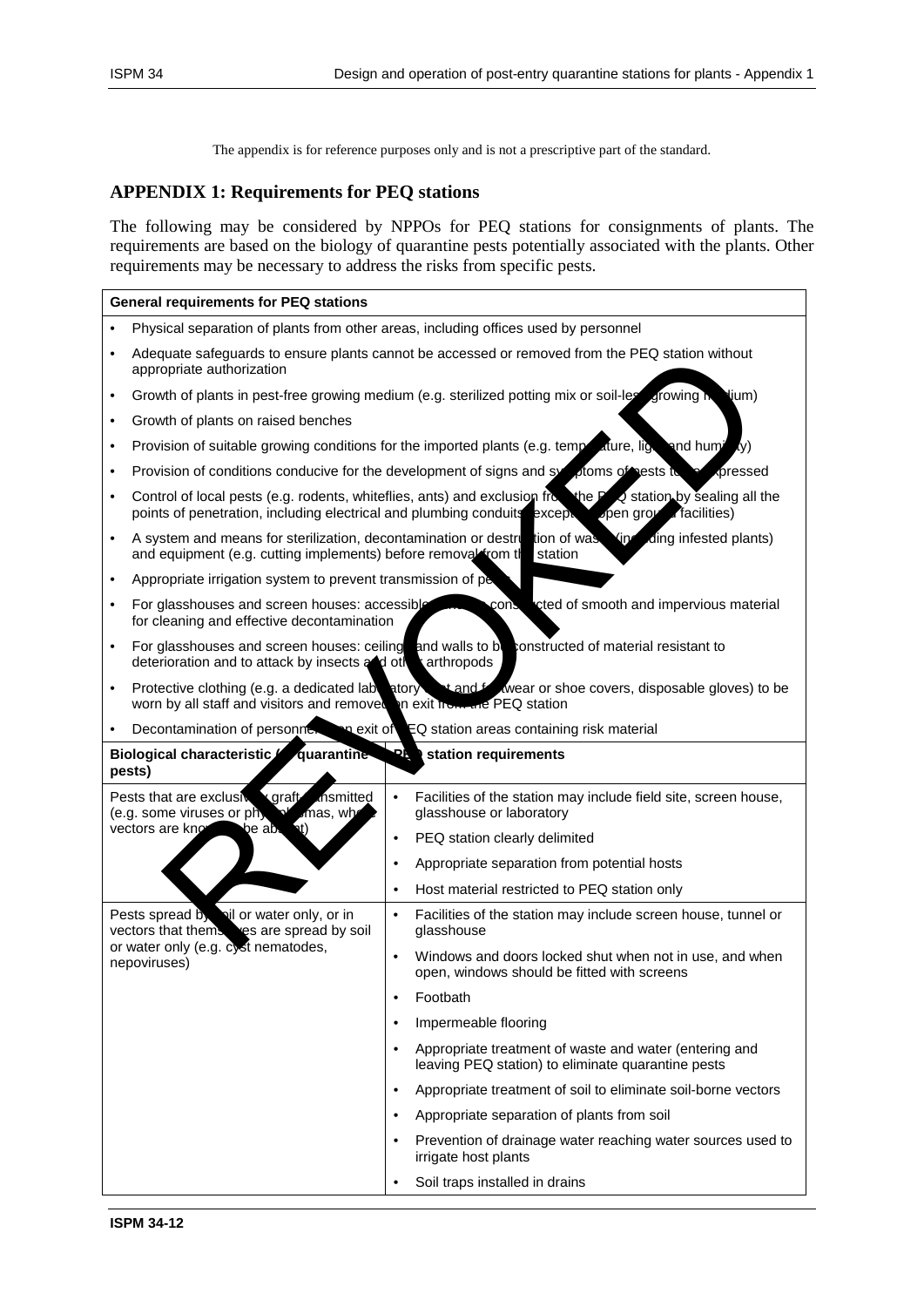| Biological characteristic (of quarantine<br>pests)                                                                      | <b>PEQ station requirements</b>                                                                                                                                                  |
|-------------------------------------------------------------------------------------------------------------------------|----------------------------------------------------------------------------------------------------------------------------------------------------------------------------------|
| Pests or pest vectors that are airborne or<br>mobile and are greater than 0.2 mm in size<br>(e.g. aphids)               | $\bullet$<br>Facilities of the station may include screen house,<br>glasshouse or laboratory                                                                                     |
|                                                                                                                         | Self-closing and tight-fitting doors, with appropriate seals and<br>$\bullet$<br>sweeps                                                                                          |
|                                                                                                                         | Entry through two doors separated by a vestibule or<br>anteroom                                                                                                                  |
|                                                                                                                         | A sink with hands-free operation in the anteroom<br>$\bullet$                                                                                                                    |
|                                                                                                                         | Anteroom with insecticidal spray<br>٠                                                                                                                                            |
|                                                                                                                         | Mesh less than 0.2 mm (70 mesh) (e.g. for screen houses<br>and over vents) to prevent pest or vector entry or escape                                                             |
|                                                                                                                         | Alternative host material for the quare and pession ould not be<br>$\bullet$<br>within the expected pest or vector spersal distant<br>from the<br>PEQ station (in any direction) |
|                                                                                                                         | Pest monitoring programme nat include the use<br>sticky<br>$\bullet$<br>traps, light traps or other sect monitoring<br>evi                                                       |
|                                                                                                                         | Inward directional air v to be vovided within the heating,<br>ventilation and air condition<br>system                                                                            |
|                                                                                                                         | n for<br>flow systems and to<br>Backup electricity<br>upply sys<br>$\bullet$<br>maintain other ed<br>pment                                                                       |
|                                                                                                                         | Sterilization<br>of waste and equipment (e.g.<br>$\mathsf{dd}\mathsf{e}$<br>before removal from the PEQ station<br>cutting implem                                                |
| Pests or pest vectors that are airborne or<br>mobile and less than 0.2 mm in size (e.g.<br>some mite or thrips species) | cilities de standing may include glasshouse constructed<br>of regular gla<br>imps. t-resistant polycarbonate or twin-skin<br>plastic, or a la<br>ratory                          |
|                                                                                                                         | ight-fitting doors, with appropriate seals and<br>ଧ୍ <b>f-closing</b> a<br><b>DAS</b><br>S۱                                                                                      |
|                                                                                                                         | Entry through two doors separated by a vestibule or<br>anteroom                                                                                                                  |
|                                                                                                                         | sink with hands-free operation in the anteroom                                                                                                                                   |
|                                                                                                                         | Anteroom with insecticidal spray                                                                                                                                                 |
|                                                                                                                         | Alternative host material for the quarantine pest should not be<br>within the expected pest or vector dispersal distance from the<br>PEQ station (in any direction)              |
|                                                                                                                         | Pest monitoring programme that includes the use of sticky<br>$\bullet$<br>traps, light traps or other insect monitoring devices                                                  |
| R                                                                                                                       | Inward directional air flow to be provided within the heating,<br>$\bullet$<br>ventilation and air-conditioning system                                                           |
|                                                                                                                         | High-efficiency particulate air (HEPA) filtration or its<br>equivalent (HEPA filters to trap 99.97% of particles of 0.3<br>microns in diameter)                                  |
|                                                                                                                         | Sterilization or decontamination of waste and equipment (e.g.<br>$\bullet$<br>cutting implements) before removal from the PEQ station                                            |
|                                                                                                                         | A backup electricity supply system for air systems to maintain<br>$\bullet$<br>negative air pressure gradients and for other equipment                                           |
|                                                                                                                         | Interlocking of the supply air and exhaust air systems to<br>ensure inward flow at all times                                                                                     |